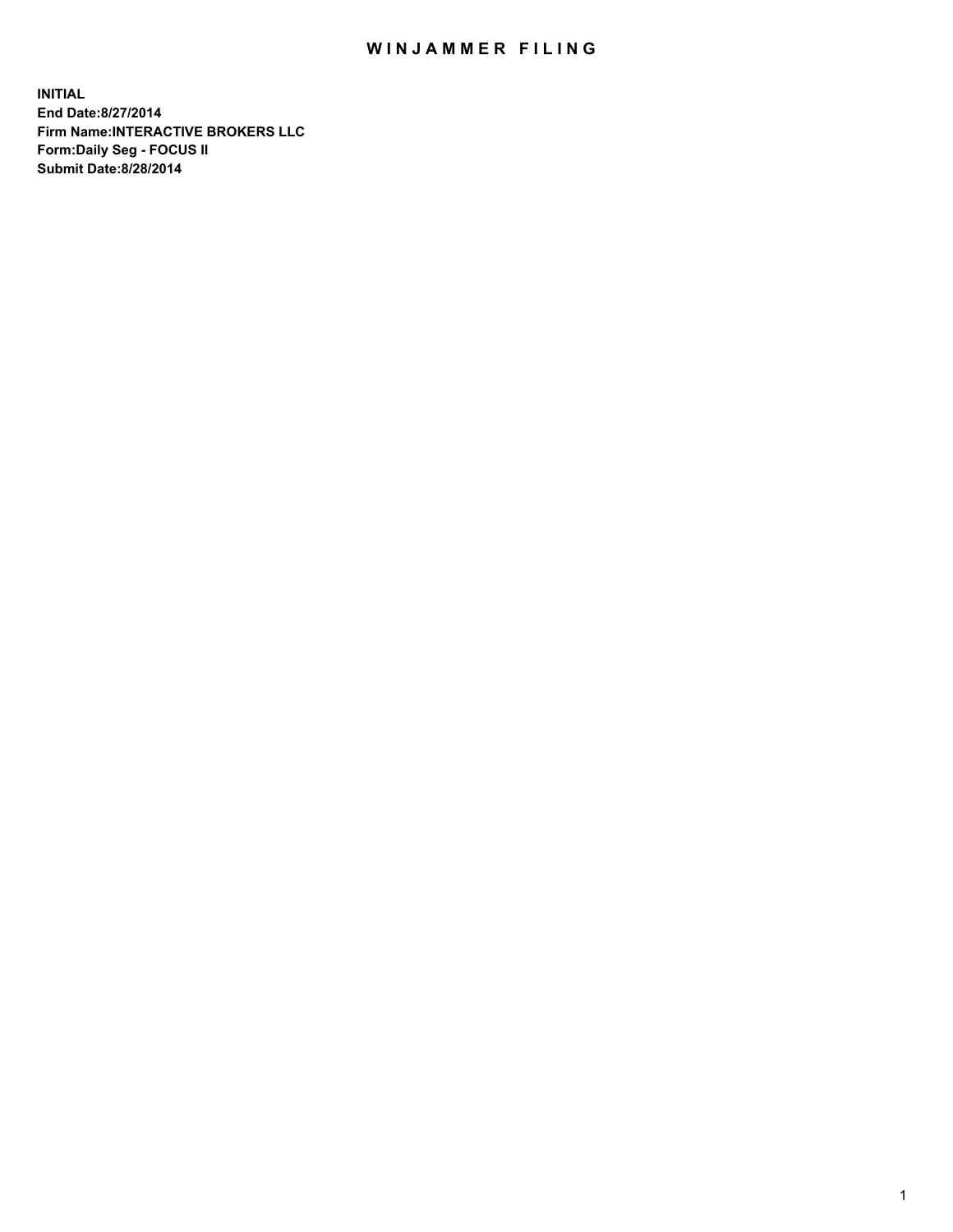## **INITIAL End Date:8/27/2014 Firm Name:INTERACTIVE BROKERS LLC Form:Daily Seg - FOCUS II Submit Date:8/28/2014 Daily Segregation - Cover Page**

| Name of Company<br><b>Contact Name</b><br><b>Contact Phone Number</b><br><b>Contact Email Address</b>                | <b>INTERACTIVE BROKERS LLC</b><br><b>Michael Ellman</b><br>203-422-8926<br>mellman@interactivebrokers.co<br>$m$ |
|----------------------------------------------------------------------------------------------------------------------|-----------------------------------------------------------------------------------------------------------------|
| FCM's Customer Segregated Funds Residual Interest Target (choose one):                                               |                                                                                                                 |
| a. Minimum dollar amount: ; or                                                                                       | $\overline{\mathbf{0}}$                                                                                         |
| b. Minimum percentage of customer segregated funds required:% ; or                                                   | 0                                                                                                               |
| c. Dollar amount range between: and; or<br>d. Percentage range of customer segregated funds required between:% and%. | 155,000,000 245,000,000                                                                                         |
|                                                                                                                      | 0 <sub>0</sub>                                                                                                  |
| FCM's Customer Secured Amount Funds Residual Interest Target (choose one):                                           |                                                                                                                 |
| a. Minimum dollar amount: ; or                                                                                       | $\overline{\mathbf{0}}$                                                                                         |
| b. Minimum percentage of customer secured funds required:% ; or                                                      | 0                                                                                                               |
| c. Dollar amount range between: and; or                                                                              | 80,000,000 120,000,000                                                                                          |
| d. Percentage range of customer secured funds required between:% and%.                                               | 0 <sub>0</sub>                                                                                                  |
|                                                                                                                      |                                                                                                                 |
| FCM's Cleared Swaps Customer Collateral Residual Interest Target (choose one):                                       |                                                                                                                 |
| a. Minimum dollar amount: ; or                                                                                       | $\overline{\mathbf{0}}$                                                                                         |
| b. Minimum percentage of cleared swaps customer collateral required:% ; or                                           | $\overline{\mathbf{0}}$                                                                                         |
| c. Dollar amount range between: and; or                                                                              | 0 <sub>0</sub>                                                                                                  |
| d. Percentage range of cleared swaps customer collateral required between:% and%.                                    | 0 <sub>0</sub>                                                                                                  |
| Current ANC:on                                                                                                       | 2,257,694,984 27-AUG-2014                                                                                       |
| <b>Broker Dealer Minimum</b>                                                                                         | 355,055,308                                                                                                     |
| Debit/Deficit - CustomersCurrent AmountGross Amount                                                                  |                                                                                                                 |
| Domestic Debit/Deficit                                                                                               | 3,033,751                                                                                                       |
| Foreign Debit/Deficit                                                                                                | 2,832,7320                                                                                                      |
| Debit/Deficit - Non CustomersCurrent AmountGross Amount                                                              |                                                                                                                 |
| Domestic Debit/Deficit                                                                                               | 0 <sub>0</sub>                                                                                                  |
| Foreign Debit/Deficit                                                                                                | 0 <sub>0</sub>                                                                                                  |
| Proprietary Profit/Loss                                                                                              |                                                                                                                 |
| Domestic Profit/Loss                                                                                                 | $\overline{\mathbf{0}}$                                                                                         |
| Foreign Profit/Loss                                                                                                  | $\underline{\mathbf{0}}$                                                                                        |
| Proprietary Open Trade Equity                                                                                        |                                                                                                                 |
| Domestic OTE                                                                                                         | <u>0</u>                                                                                                        |
| Foreign OTE                                                                                                          | <u>0</u>                                                                                                        |
| <b>SPAN</b>                                                                                                          |                                                                                                                 |
| <b>Customer SPAN Calculation</b>                                                                                     | 1,166,455,629                                                                                                   |
| Non-Customer SPAN Calcualation                                                                                       | 13,728,782                                                                                                      |
| Proprietary Capital Charges                                                                                          | <u>0</u>                                                                                                        |
| Minimum Dollar Amount Requirement                                                                                    | 20,000,000 [7465]                                                                                               |
| Other NFA Dollar Amount Requirement                                                                                  | 21,779,955 [7475]                                                                                               |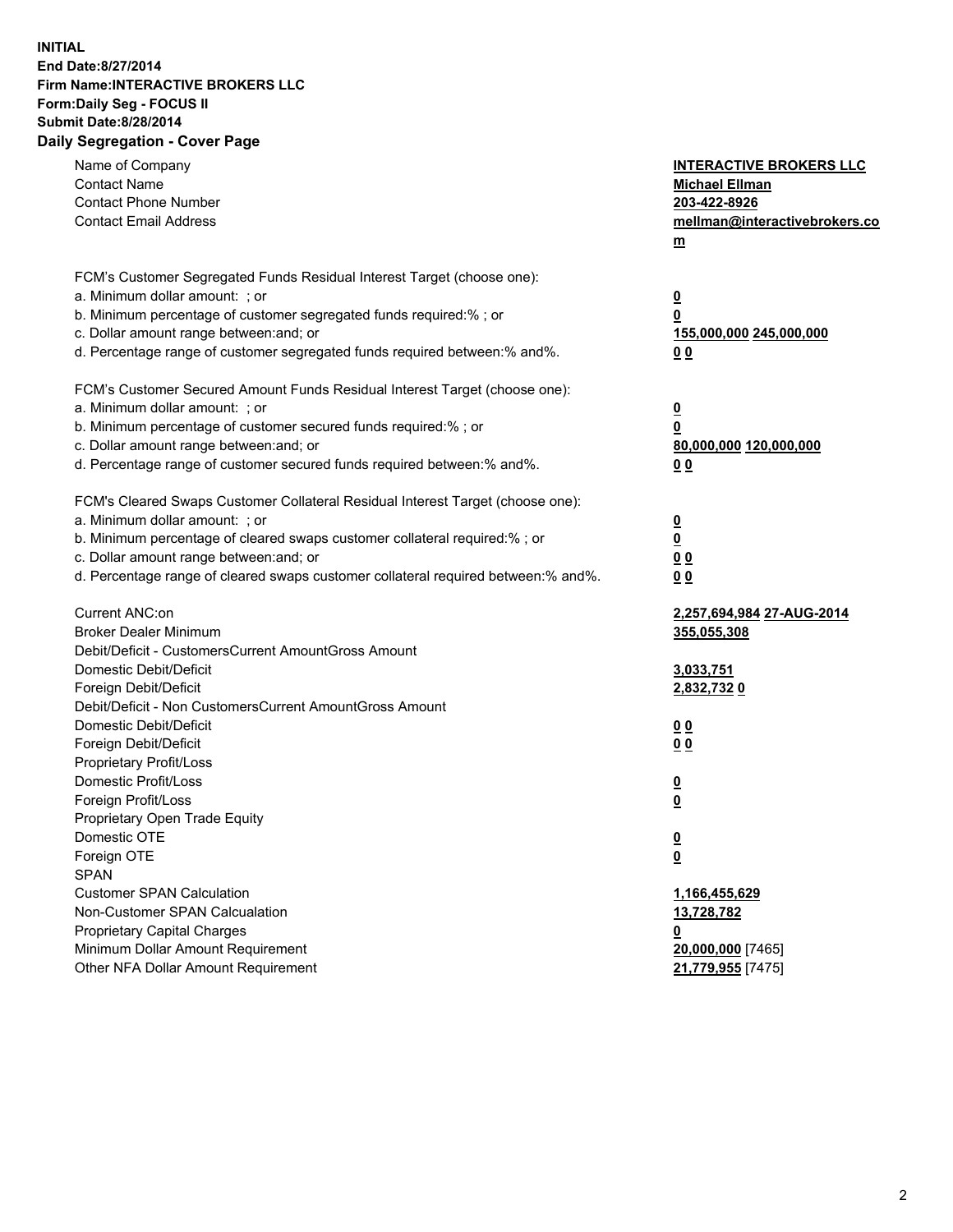## **INITIAL End Date:8/27/2014 Firm Name:INTERACTIVE BROKERS LLC Form:Daily Seg - FOCUS II Submit Date:8/28/2014 Daily Segregation - Secured Amounts**

| Daily Jegregation - Jeculed Aniounts                                                        |                                   |
|---------------------------------------------------------------------------------------------|-----------------------------------|
| Foreign Futures and Foreign Options Secured Amounts                                         |                                   |
| Amount required to be set aside pursuant to law, rule or regulation of a foreign            | $0$ [7305]                        |
| government or a rule of a self-regulatory organization authorized thereunder                |                                   |
| Net ledger balance - Foreign Futures and Foreign Option Trading - All Customers             |                                   |
| A. Cash                                                                                     | 324,680,618 [7315]                |
| B. Securities (at market)                                                                   | $0$ [7317]                        |
| Net unrealized profit (loss) in open futures contracts traded on a foreign board of trade   | -6,690,560 [7325]                 |
| Exchange traded options                                                                     |                                   |
| a. Market value of open option contracts purchased on a foreign board of trade              | <b>134,416</b> [7335]             |
| b. Market value of open contracts granted (sold) on a foreign board of trade                | -178,159 [7337]                   |
| Net equity (deficit) (add lines 1.2. and 3.)                                                | 317,946,315 [7345]                |
| Account liquidating to a deficit and account with a debit balances - gross amount           | 2,832,732 [7351]                  |
| Less: amount offset by customer owned securities                                            | 0 [7352] 2,832,732 [7354]         |
| Amount required to be set aside as the secured amount - Net Liquidating Equity              | 320,779,047 [7355]                |
| Method (add lines 4 and 5)                                                                  |                                   |
| Greater of amount required to be set aside pursuant to foreign jurisdiction (above) or line | 320,779,047 [7360]                |
| 6.                                                                                          |                                   |
| FUNDS DEPOSITED IN SEPARATE REGULATION 30.7 ACCOUNTS                                        |                                   |
| Cash in banks                                                                               |                                   |
| A. Banks located in the United States                                                       | 344,660,383 [7500]                |
| B. Other banks qualified under Regulation 30.7                                              | 0 [7520] 344,660,383 [7530]       |
| Securities                                                                                  |                                   |
| A. In safekeeping with banks located in the United States                                   | $0$ [7540]                        |
| B. In safekeeping with other banks qualified under Regulation 30.7                          | 0 [7560] 0 [7570]                 |
| Equities with registered futures commission merchants                                       |                                   |
| A. Cash                                                                                     | $0$ [7580]                        |
| <b>B.</b> Securities                                                                        | $0$ [7590]                        |
| C. Unrealized gain (loss) on open futures contracts                                         | $0$ [7600]                        |
| D. Value of long option contracts                                                           | $0$ [7610]                        |
| E. Value of short option contracts                                                          | 0 [7615] 0 [7620]                 |
| Amounts held by clearing organizations of foreign boards of trade                           |                                   |
| A. Cash                                                                                     | $0$ [7640]                        |
| <b>B.</b> Securities                                                                        | $0$ [7650]                        |
| C. Amount due to (from) clearing organization - daily variation                             | $0$ [7660]                        |
| D. Value of long option contracts                                                           | $0$ [7670]                        |
| E. Value of short option contracts                                                          | 0 [7675] 0 [7680]                 |
| Amounts held by members of foreign boards of trade                                          |                                   |
| A. Cash                                                                                     | 82,697,009 [7700]                 |
| <b>B.</b> Securities                                                                        | $0$ [7710]                        |
| C. Unrealized gain (loss) on open futures contracts                                         | -5,113,145 [7720]                 |
| D. Value of long option contracts                                                           | 134,416 [7730]                    |
| E. Value of short option contracts                                                          | -178,159 [7735] 77,540,121 [7740] |
| Amounts with other depositories designated by a foreign board of trade                      | $0$ [7760]                        |
| Segregated funds on hand                                                                    | $0$ [7765]                        |
| Total funds in separate section 30.7 accounts                                               | 422,200,504 [7770]                |
| Excess (deficiency) Set Aside for Secured Amount (subtract line 7 Secured Statement         | 101,421,457 [7380]                |
| Page 1 from Line 8)                                                                         |                                   |
| Management Target Amount for Excess funds in separate section 30.7 accounts                 | 80,000,000 [7780]                 |
| Excess (deficiency) funds in separate 30.7 accounts over (under) Management Target          | 21,421,457 [7785]                 |
|                                                                                             |                                   |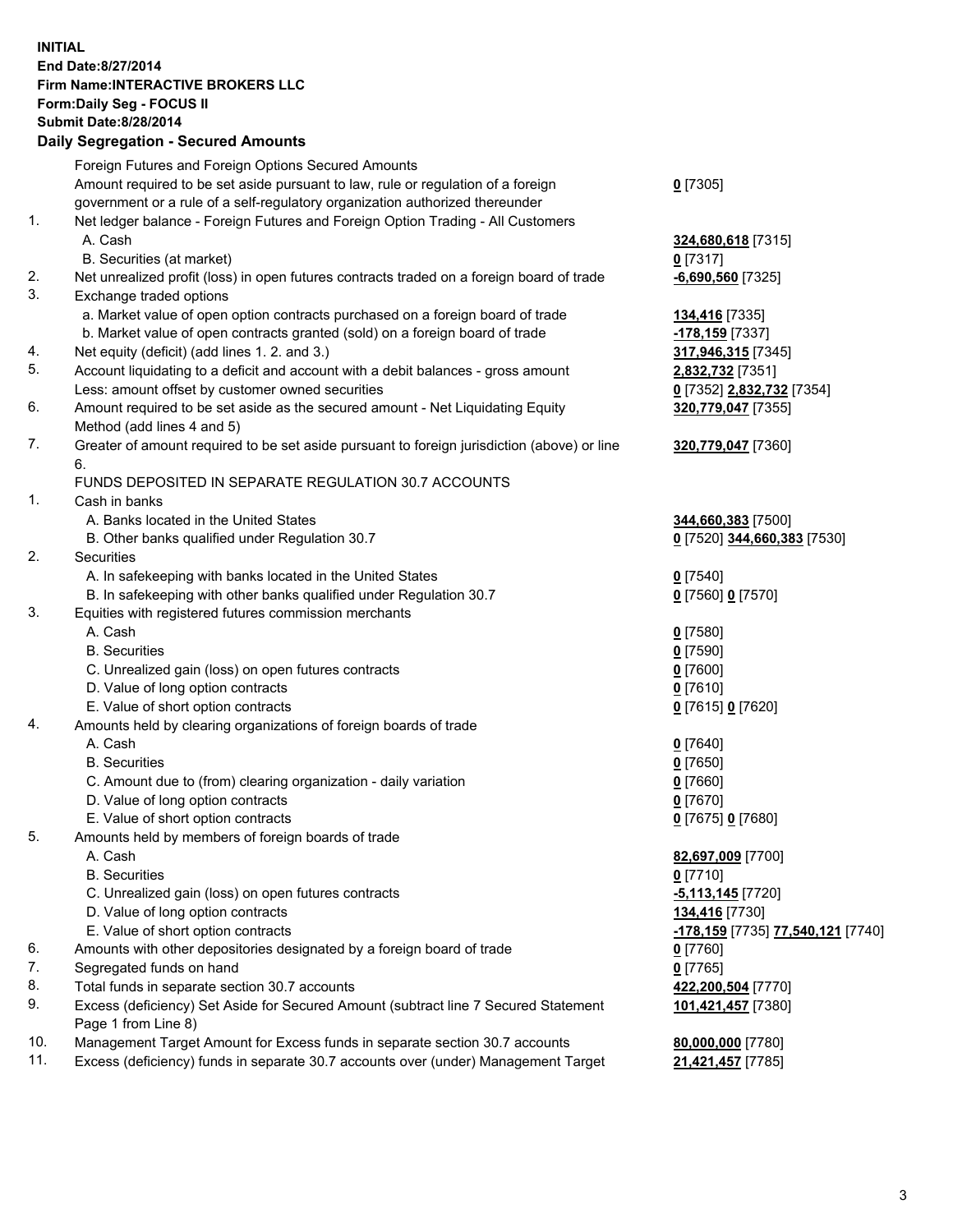**INITIAL End Date:8/27/2014 Firm Name:INTERACTIVE BROKERS LLC Form:Daily Seg - FOCUS II Submit Date:8/28/2014 Daily Segregation - Segregation Statement** SEGREGATION REQUIREMENTS(Section 4d(2) of the CEAct) 1. Net ledger balance A. Cash **2,416,647,016** [7010] B. Securities (at market) **0** [7020] 2. Net unrealized profit (loss) in open futures contracts traded on a contract market **-103,274,024** [7030] 3. Exchange traded options A. Add market value of open option contracts purchased on a contract market **102,168,280** [7032] B. Deduct market value of open option contracts granted (sold) on a contract market **-178,846,474** [7033] 4. Net equity (deficit) (add lines 1, 2 and 3) **2,236,694,798** [7040] 5. Accounts liquidating to a deficit and accounts with debit balances - gross amount **3,033,751** [7045] Less: amount offset by customer securities **0** [7047] **3,033,751** [7050] 6. Amount required to be segregated (add lines 4 and 5) **2,239,728,549** [7060] FUNDS IN SEGREGATED ACCOUNTS 7. Deposited in segregated funds bank accounts A. Cash **390,336,608** [7070] B. Securities representing investments of customers' funds (at market) **1,078,401,226** [7080] C. Securities held for particular customers or option customers in lieu of cash (at market) **0** [7090] 8. Margins on deposit with derivatives clearing organizations of contract markets A. Cash **9,507,538** [7100] B. Securities representing investments of customers' funds (at market) **87,515,948** [7110] C. Securities held for particular customers or option customers in lieu of cash (at market) **0** [7120] 9. Net settlement from (to) derivatives clearing organizations of contract markets **-779,752** [7130] 10. Exchange traded options A. Value of open long option contracts **1,967,046** [7132] B. Value of open short option contracts **and the set of open short option contracts -3,687,544** [7133] 11. Net equities with other FCMs A. Net liquidating equity **-29,099,054** [7140] B. Securities representing investments of customers' funds (at market) **914,885,887** [7160] C. Securities held for particular customers or option customers in lieu of cash (at market) **0** [7170] 12. Segregated funds on hand **0** [7150] 13. Total amount in segregation (add lines 7 through 12) **2,449,047,903** [7180] 14. Excess (deficiency) funds in segregation (subtract line 6 from line 13) **209,319,354** [7190] 15. Management Target Amount for Excess funds in segregation **155,000,000** [7194]

16. Excess (deficiency) funds in segregation over (under) Management Target Amount Excess

**54,319,354** [7198]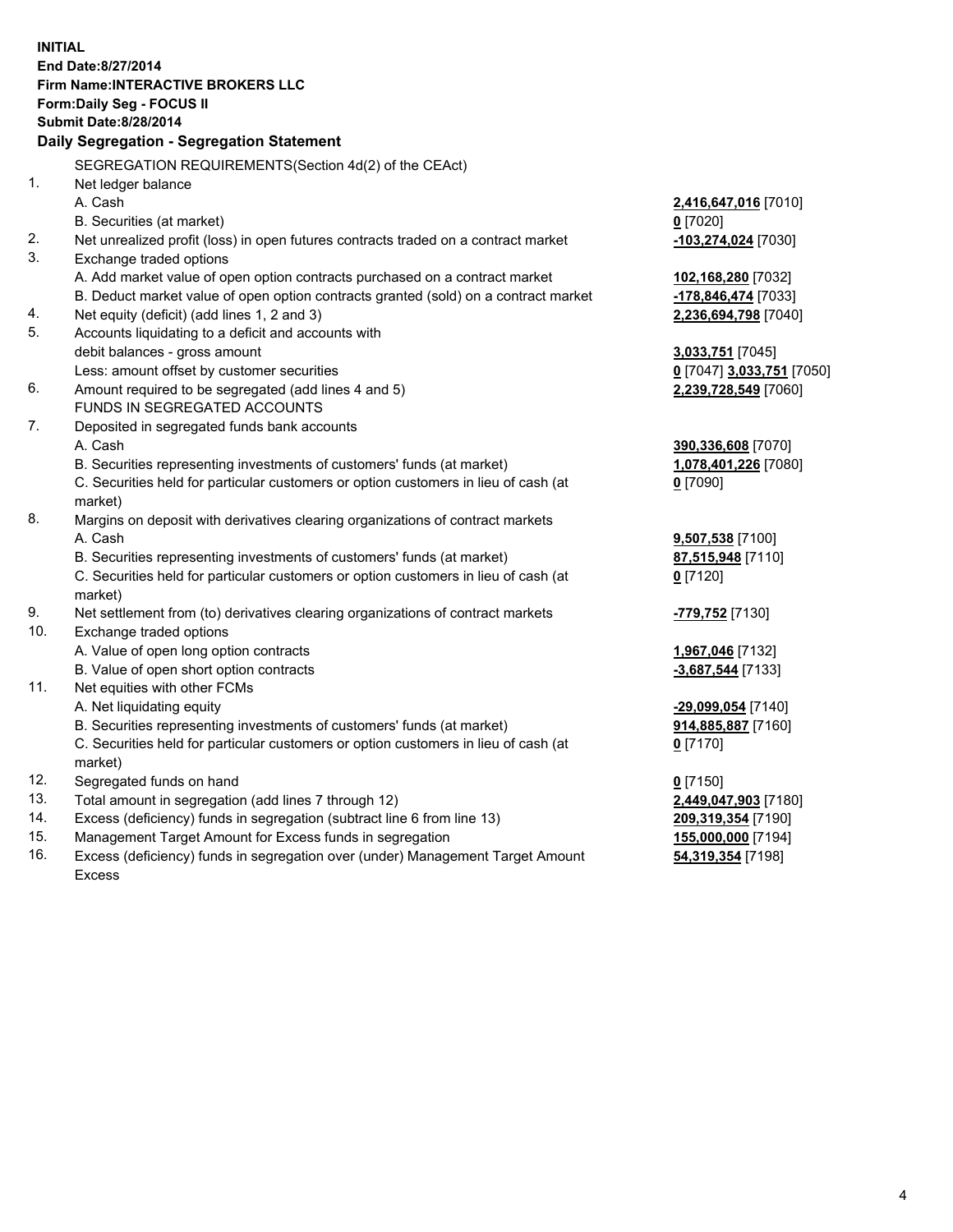## **INITIAL End Date:8/27/2014 Firm Name:INTERACTIVE BROKERS LLC Form:Daily Seg - FOCUS II Submit Date:8/28/2014 Daily Segregation - Supplemental**

| $\blacksquare$           | Total gross margin deficiencies - Segregated Funds Origin                                      | 214,987 [9100] |  |
|--------------------------|------------------------------------------------------------------------------------------------|----------------|--|
| $\blacksquare$           | Total gross margin deficiencies - Secured Funds Origin                                         | $0$ [9101]     |  |
| $\blacksquare$           | Total gross margin deficiencies - Cleared Swaps Customer Collateral Funds Origin               | $0$ [9102]     |  |
| $\blacksquare$           | Total gross margin deficiencies - Noncustomer and Proprietary Accounts Origin                  | $0$ [9103]     |  |
| $\blacksquare$           | Total number of accounts contributing to total gross margin deficiencies - Segregated          | $3$ [9104]     |  |
|                          | Funds Origin                                                                                   |                |  |
| $\blacksquare$           | Total number of accounts contributing to total gross margin deficiencies - Secured             | $0$ [9105]     |  |
|                          | Funds Origin                                                                                   |                |  |
| $\blacksquare$           | Total number of accounts contributing to the total gross margin deficiencies - Cleared         | $0$ [9106]     |  |
|                          | Swaps Customer Collateral Funds Origin                                                         |                |  |
| $\overline{\phantom{a}}$ | Total number of accounts contributing to the total gross margin deficiencies -                 | $0$ [9107]     |  |
|                          | Noncustomer and Proprietary Accounts Origin                                                    |                |  |
|                          | Unload a copy of the firmle delly mergin repeat the $\mathsf{ICM}$ uses to issue mergin selle. |                |  |

Upload a copy of the firm's daily margin report the FCM uses to issue margin calls which corresponds with the reporting date.